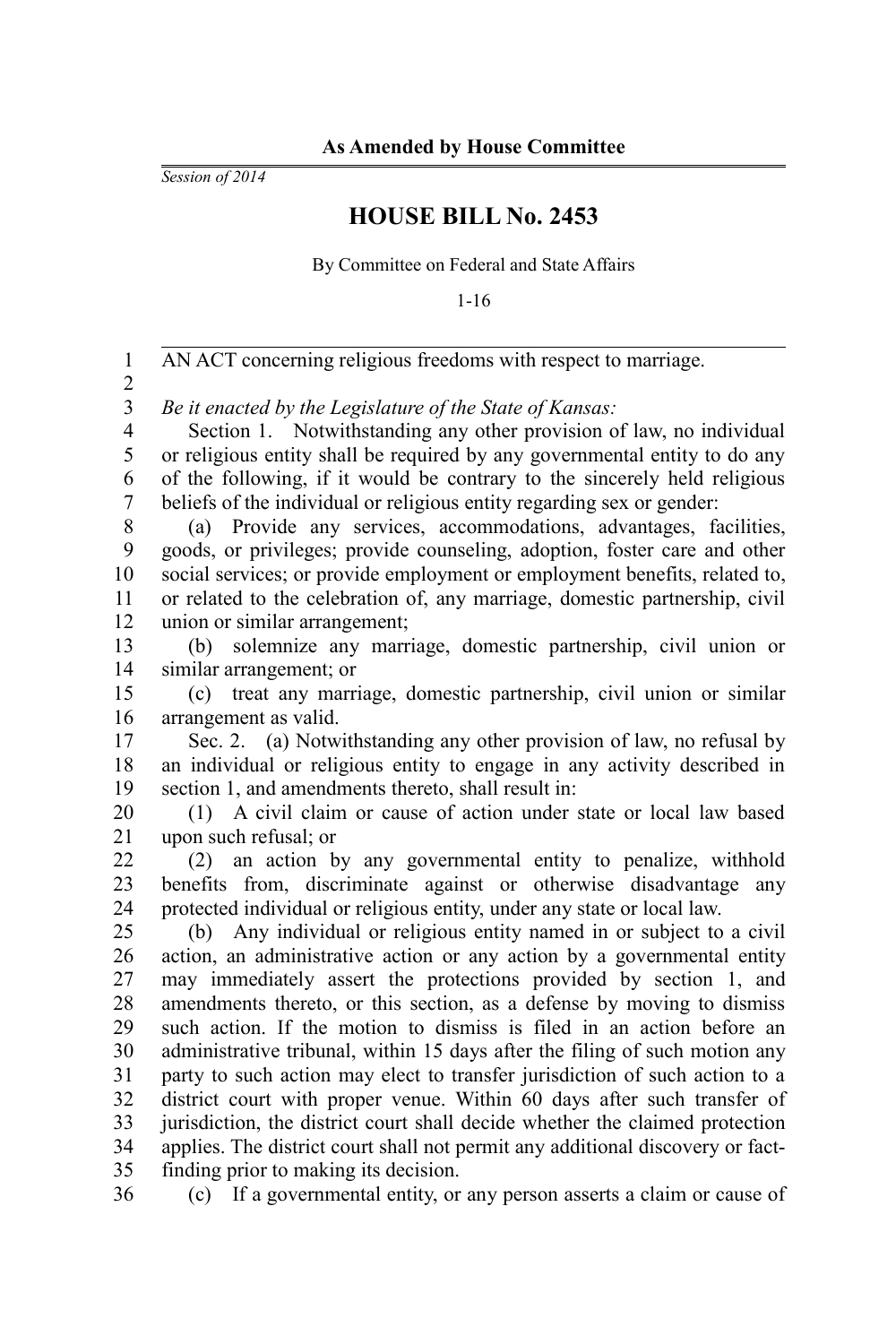action, or takes any adverse action against an individual or religious entity in violation of subsection (a), such individual or religious entity shall be entitled upon request to recover all reasonable attorney fees, costs and damages such individual or religious entity incurred as a result of such violation. 1 2 3 4 5

(d) If an individual employed by a governmental entity or other nonreligious entity invokes any of the protections provided by section 1, and amendments thereto, as a basis for declining to provide a lawful service that is otherwise consistent with the entity's duties or policies, the individual's employer**, in directing the performance of such service,** shall either promptly provide another employee to provide such service, or shall otherwise ensure that the requested service is provided, if it can be done without undue hardship to the employer. 6 7 8 9 10 11 12 13

14

Sec. 3. As used in sections 1 through 4, and amendments thereto:

(a) "Religious entity" means an organization, regardless of its nonprofit or for-profit status, and regardless of whether its activities are deemed wholly or partly religious, that is: 15 16 17

(1) A religious corporation, association, educational institution or society; 18 19

(2) an entity operated, supervised or controlled by, or connected with, a religious corporation, association, educational institution or society; or 20 21

(3) a privately-held business operating consistently with its sincerely held religious beliefs, with regard to any activity described in section l, and amendments thereto. 22 23 24

(b) "Governmental entity" means—any state office or officer, department, board, commission, institution, bureau or any agency, division or unit within any office, department, board, commission or other state authority, and any political or taxing subdivision of this state constituted under or acting under the authority of the laws of this state, including, but not limited to, any county, city, municipality, township, district, postsecondary educational institution, as defined by K.S.A. 74-3201b, and amendments thereto, or quasi-public corporation or other quasi-publicentity **the executive, legislative and judicial branches and any and all agencies, boards, commissions, departments, districts, authorities or other entities, subdivisions or parts whatsoever of state and local government, as well as any person acting under color of law**. 25 26 27 28 29 30 31 32 33 34 35 36

Sec. 4. (a) If any word, phrase, clause or provision of sections 1 through 4, and amendments thereto, or the application of any such word, phrase, clause or provision to any person or circumstance is held invalid, the remaining provisions shall be given effect without the invalid portion and to this end the provisions of sections 1 through 4, and amendments thereto, are severable. 37 38 39 40 41 42

43

(b) Nothing in sections 1 through 4, and amendments thereto, shall be